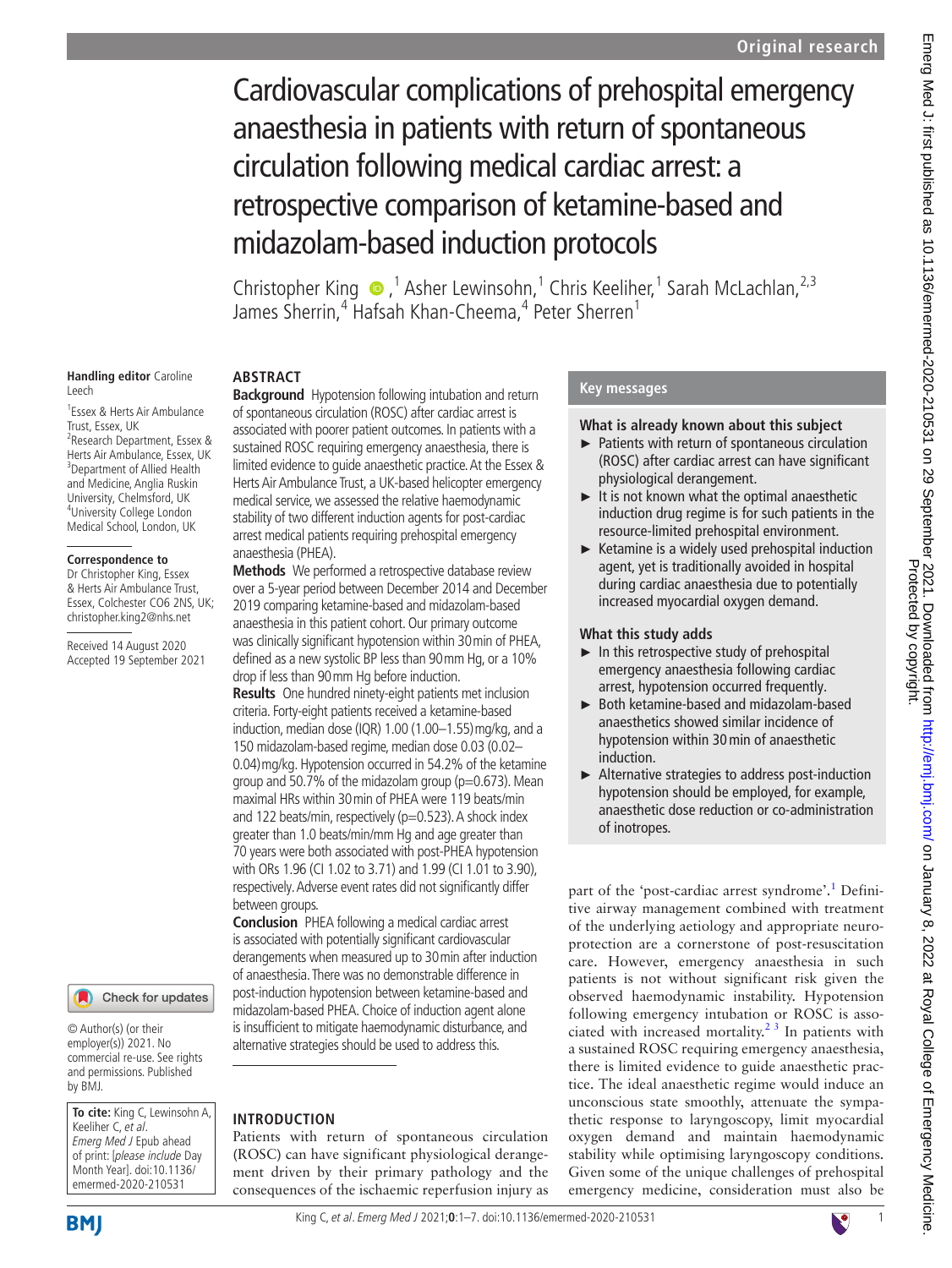given to the simplicity of dosing, team familiarity, environmental stability and therapeutic drug index.

Ketamine is a commonly used induction agent in prehospital emergency medicine with a stable haemodynamic profile and desirable therapeutic index. While ketamine can have a direct myocardial depressant effect, the cardiac output is usually augmented through potentiation of catecholamines and direct stimulation of the sympathetic nervous system.<sup>4</sup> In healthy patients, this mechanism can be responsible for a 20%–25% increase in the  $BP_5^5$  however, this effect is a little more unpredictable in patients requiring anaesthesia for emergency surgery. $67$  A high shock index (SI) in particular seems to be associated with a blunted hypertensive response and more frequent hypotension during prehospital emergency anaesthesia (PHEA).<sup>[8](#page-5-5)</sup>

While the traditional 'cardiac anaesthetic' with gentle titration of high-dose opiates and low-dose hypnotic is ideal in elective anaesthesia with invasive cardiac monitoring, it may not suit the resource-limited and complex prehospital environment when combined with a cardiovascularly unpredictable patient.<sup>9</sup> Low-dose benzodiazepines may also fail to penetrate the brain effector sites quickly enough to be effective for a rapid sequence induction.[10](#page-5-7) A prospective Japanese registry study showed lower rates of hypotension in haemodynamically unstable patients without preceding cardiac arrest when induced with ketamine, compared with either midazolam or propofol.<sup>11</sup> In hospitalised patients with ST-elevation myocardial infarction requiring intubation, midazolam use was again associated with a greater rate of hypotension when compared with ketamine.<sup>[12](#page-5-9)</sup> However, our own service has demonstrated an acceptable cardiovascular profile following PHEA with a standardised fentanyl–midaz-olam–rocuronium induction.<sup>[13](#page-6-0)</sup>

The objective of this study was to assess the haemodynamic stability of two different induction agents for post-cardiac arrest medical patients requiring PHEA.

## **METHODS**

Essex & Herts Air Ambulance Trust (EHAAT) is a UK-based physician-paramedic helicopter emergency medicine service (HEMS) which responds to critically ill and injured patients of all ages. The team are available 24 hours a day 7days a week, flying during daylight hours and driving on a rapid response vehicle after dark and in poor weather. Medical emergencies including cardiac arrests account for approximately 40% of the patient caseload. A HEMS paramedic working in the ambulance service control room screens calls and will task EHAAT to cardiac arrests where they feel the additional critical care resource would be advantageous.

The service offers PHEA guidance to clinicians in the form of a standard operating procedure (SOP). This outlines expectations on the prehospital management of anaesthesia in critically ill and injured patients. Indications for PHEA following ROSC in medical cardiac arrest include actual or impending airway compromise (including protection and maintenance); respiratory failure; and anticipated clinical course where the patient is expected to deteriorate rapidly or when intubation and ventilation will have a major impact on expediting life-saving intervention at hospital. The SOP allows some flexibility on the choice of hypnotic agent in medically ill patients. Haemodynamically stable patients receive a '3:2:1' induction with 3 µg/kg fentanyl, 2 mg/kg ketamine and 1 mg/kg rocuronium. Those patients with haemodynamic compromise or frailty receive a '1:1:1' induction with 1 µg/kg fentanyl, 1mg/kg ketamine and 1mg/kg rocuronium. Patient weights are estimated by the attending team.

Clinical judgement is employed and dose reduction is encouraged in post-cardiac arrest patients. Rocuronium-only induction may take place in moribund patients as part of a 'crash intubation'. Clinicians are empowered to use alternative pharmacological doses and agents provided there is justification and team consensus. The service additionally carries the hypnotics midazolam and propofol. Propofol is only used in very specific circumstances given its narrow therapeutic window. Within the SOP, dosing of midazolam is left to clinician discretion within the range of 0.01–0.1mg/kg. Titrated boluses or infusion of diluted epinephrine is used as an inopressor if required.

This was a retrospective database review using electronic notes on HEMSbase (Medic One Systems, Tadworth, UK). Five years of nontraumatic cardiac arrest patients attended by our service between 9 December 2014 and 8 December 2019 were reviewed. Patients were included if they had ROSC and PHEA with placement of an endotracheal tube, receiving either ketamine or midazolam as their induction agent. Patients were excluded if a pre-induction BP was unavailable, haemodynamic data were incomplete for the duration of anaesthesia or drug administration times were not recorded. Preadministration of an induction agent at sedative doses was added to the induction dose to give a cumulative hypnotic dose. The cumulative dose was used for subsequent analysis. Midazolam administration as a sedative prior to PHEA did not preclude analysis within the ketamine group, nor did ketamine sedation in the group anaesthetised with midazolam. Doses and timings of drugs administered were recorded. Anaesthesia was maintained using an intermittent bolus regime of the clinicians' choosing, titrated to clinical effect. Patient observations were recorded on either the current Tempus Pro monitor (RDT, Basingstoke, UK) or previously on the Zoll X-series monitor (Zoll, Runcorn, England), and uploaded to an electronic patient record on HEMSbase. Non-invasive BP was measured at 2-minute intervals. ECG, oxygen saturation and end-tidal carbon dioxide were measured continuously.

When comparing the midazolam versus ketamine groups, the primary outcome measure was clinically significant hypotension post-PHEA. This was defined as a new systolic BP (SBP) less than 90mm Hg within 30min of induction or a 10% drop if SBP was less than 90mm Hg before induction, a locally agreed standard used for clinical governance purposes. The time to lowest SBP within 30min of induction was recorded. A number of secondary outcome measures were collected, including: the mean lowest and highest post-induction SBP within each group within 30min; the mean percentage change in SBP between the pre-PHEA reading and the lowest reading within 30min; maximum HR and the mean percentage change in HR between the pre-PHEA reading and maximum value within 30min. Patient demographics, incident timings, triage location and drug doses were noted as well as airway management outcomes. Post-PHEA complications described in the notes were recorded, which included sustained arrhythmias, administration of resuscitation fluids and dilute epinephrine, anaesthetic awareness and re-arrest before arrival at hospital. The incidence of post-induction hypotension across groups was also compared, based on patient age, low flow duration and SI using thresholds from other studies. $14-16$  Low flow was defined as time from collapse to ROSC, or 999 call time to ROSC if the time of collapse was not available.

Data were exported into a spreadsheet (Microsoft Excel, Washington, USA) and analysed with JASP V.0.11.1 (JASP team, Amsterdam, the Netherlands) and SPSS V.26 (IBM).  $X^2$  testing was used to compare categorical outcomes between groups including the primary outcome. The independent samples t-test was used to compare continuous variables. Drug doses were compared between groups using the Mann-Whitney U test as the distributional assumptions of the independent samples t-test were not met. A p value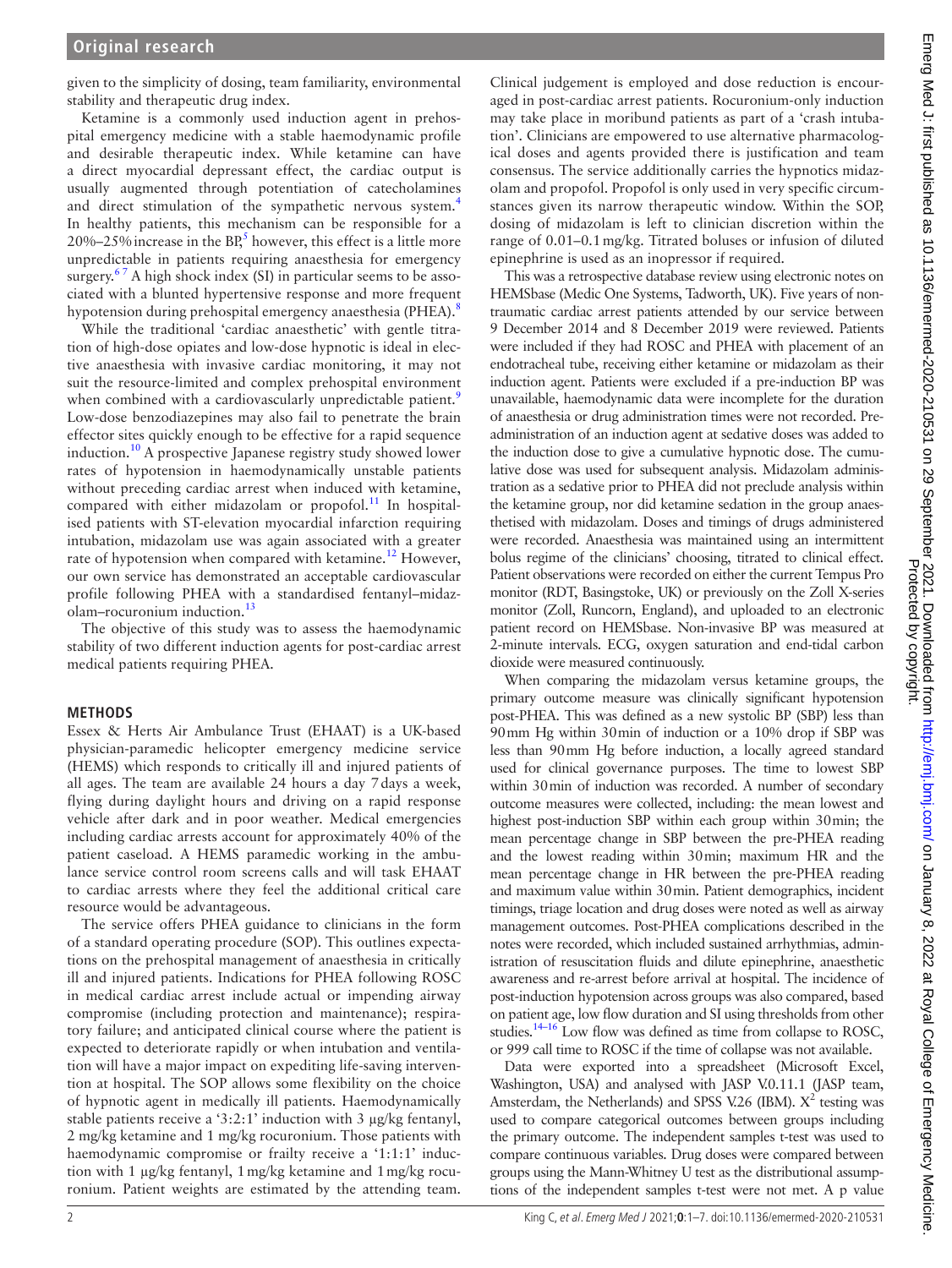

<span id="page-2-0"></span>**Figure 1** Patient flow chart showing selection of patients for inclusion in the analysis. PHEA, prehospital emergency anaesthesia; ROSC, return of spontaneous circulation.

of <0.05 was considered statistically significant. Given the collection of a reliable and complete data set was limited to the period that EHAAT has used the HEMSbase electronic patient record, a convenience sample based on all missions from this 5-year period was decided on.

## **Patient and public involvement**

Patients were not involved in the design of the study. Our service employs patient liaison managers who regularly meet with our cardiac arrest survivors. Where appropriate, findings from this work will be shared directly with them to explain the continuous evolution of our clinical practice.

## **RESULTS**

Over the 5-year study period, EHAAT attended 6520 patients, 1832 of whom were in cardiac arrest. Of these, 288 had ROSC and underwent PHEA with endotracheal intubation. Ninety met exclusion criteria ([figure](#page-2-0) 1), leaving 198 patients. Groupspecific demographics and baseline physiology immediately prior to PHEA are provided in [table](#page-2-1) 1. Mean estimated weight was 83kg (SD 15kg) with 20% (41 of 198) weighing 100kg or more. Cormack and Lehane laryngoscopy grade was I or II in 93% (184 of 198) of patients, with a 95% (188 of 198) first pass success rate of tracheal intubation. Twenty-five per cent (12 of 48) of patients receiving ketamine were transported by

<span id="page-2-1"></span>

| Table 1<br>Baseline characteristics; mean (SD), number (proportion) or median (IQR)                                                                                                                                                                                                                                                                                                                                             |                             |                               |                             |                       |         |
|---------------------------------------------------------------------------------------------------------------------------------------------------------------------------------------------------------------------------------------------------------------------------------------------------------------------------------------------------------------------------------------------------------------------------------|-----------------------------|-------------------------------|-----------------------------|-----------------------|---------|
|                                                                                                                                                                                                                                                                                                                                                                                                                                 | <b>Ketamine</b><br>$(n=48)$ | <b>Midazolam</b><br>$(n=150)$ | Difference (95% CI)         | OR (95% CI)           | P value |
| Age, years                                                                                                                                                                                                                                                                                                                                                                                                                      | 56.7(17.3)                  | 59.5 (14.5)                   | $-2.8$ ( $-7.7$ to $+2.2$ ) |                       | 0.273   |
| Weight, kg                                                                                                                                                                                                                                                                                                                                                                                                                      | 80.3 (19.2)                 | 83.5 (13.5)                   | $-3.2$ ( $-8.2$ to 1.8)     |                       | 0.212   |
| Sex, male                                                                                                                                                                                                                                                                                                                                                                                                                       | 35 (72.9%)                  | 116 (77.3%)                   |                             | 0.79 (0.38 to 1.66)   | 0.531   |
| Witnessed cardiac arrest                                                                                                                                                                                                                                                                                                                                                                                                        | 44 (91.7%)                  | 128 (85.3%)                   |                             | 1.89 (0.62 to 5.79)   | 0.258   |
| <b>Bystander CPR</b>                                                                                                                                                                                                                                                                                                                                                                                                            | 29 (60.4%)                  | 111 (74%)                     |                             | 0.54 (0.27 to 1.06)   | 0.074   |
| Low-flow state duration, min                                                                                                                                                                                                                                                                                                                                                                                                    | 21.4(10.2)                  | 21.5(12.8)                    | $-0.2$ ( $-4.3$ to 4.0)     |                       | 0.942   |
| Shockable rhythm (VF/VT/AED shock)                                                                                                                                                                                                                                                                                                                                                                                              | 33 (68.8%)                  | 121 (80.7%)                   |                             | $0.53$ (0.25 to 1.10) | 0.087   |
| SBP, mm Hq                                                                                                                                                                                                                                                                                                                                                                                                                      | 130 (33)                    | 132 (34)                      | $-3$ ( $-14$ to 8)          |                       | 0.634   |
| HR, beats/min                                                                                                                                                                                                                                                                                                                                                                                                                   | 99 (27)                     | 105(30)                       | $-6$ ( $-16$ to 3)          |                       | 0.189   |
| SI, beats/min/mm Hq                                                                                                                                                                                                                                                                                                                                                                                                             | 0.80(0.27)                  | 0.84(0.30)                    | $-0.04$ ( $-0.13$ to 0.06)  |                       | 0.443   |
| $SpO_{2}$ , %                                                                                                                                                                                                                                                                                                                                                                                                                   | 93(9)                       | 94(11)                        | $0(-4 \text{ to } 3)$       |                       | 0.858   |
| GCS<br>$\mathbf{A} = \mathbf{A} \mathbf{A} + \mathbf{A} \mathbf{A} + \mathbf{A} \mathbf{A} + \mathbf{A} \mathbf{A} + \mathbf{A} \mathbf{A} + \mathbf{A} \mathbf{A} + \mathbf{A} \mathbf{A} + \mathbf{A} \mathbf{A} + \mathbf{A} \mathbf{A} + \mathbf{A} \mathbf{A} + \mathbf{A} \mathbf{A} + \mathbf{A} \mathbf{A} + \mathbf{A} \mathbf{A} + \mathbf{A} \mathbf{A} + \mathbf{A} \mathbf{A} + \mathbf{A} \mathbf{A} + \mathbf{A$ | $3(3-6)$                    | $3(3-5)$                      |                             |                       | 0.936   |

AED, automated external defibrillator; CPR, cardiopulmonary resuscitation; SBP, systolic BP; SI, shock index; SpO<sub>2</sub>, oxygen saturation; VF, ventricular fibrillation; VT, ventricular tachycardia.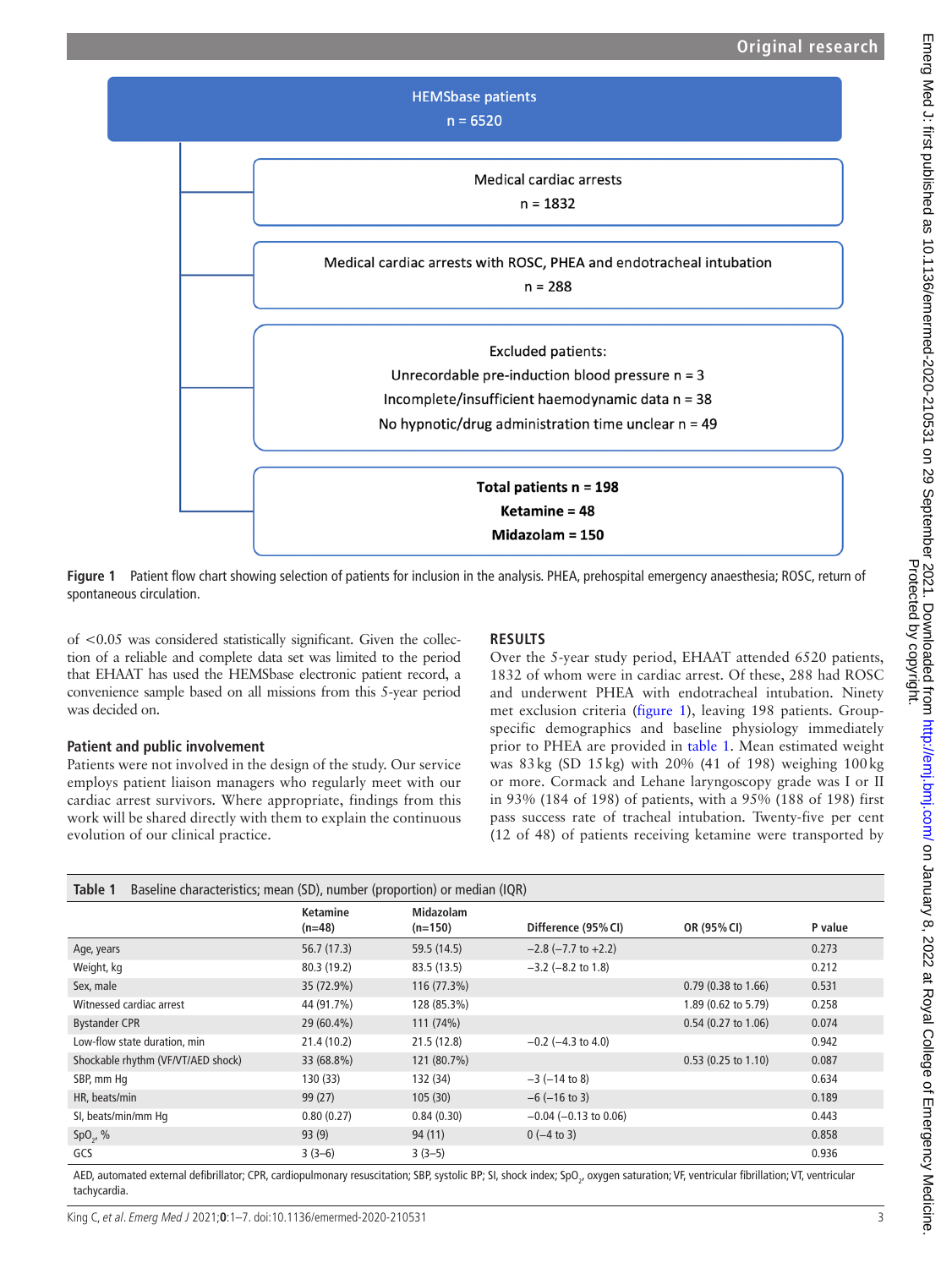<span id="page-3-0"></span>**Table 2** Induction drug dose data; values are number (proportion) or median (IQR)

|                             | <b>Ketamine</b><br>$(n=48)$ | Midazolam<br>$(n=150)$ | P value |
|-----------------------------|-----------------------------|------------------------|---------|
| Midazolam use               | 11 (22.9%)                  | 150 (100%)             |         |
| Midazolam total dose, mg/kg | $0.04(0.02 - 0.06)$         | $0.03(0.02 - 0.04)$    | 0.165   |
| Ketamine dose, mg/kg        | $1.00(1.00 - 1.55)$         | Not applicable*        |         |
| Fentanyl use                | 39 (81.3%)                  | 119 (79.9%)            | 0.773   |
| Fentanyl dose, µg/kg        | $1.43(1.00 - 2.82)$         | $1.43(1.00-1.88)$      | 0.429   |
| Rocuronium dose, mg/kg      | $1.00(1.00 - 1.00)$         | $1.00(1.00 - 1.00)$    | 0.520   |
|                             |                             |                        |         |

\*Value excluded as only single patient.

air compared with 29% (44 of 150) of those receiving midazolam. Median scene times were 35 (IQR 31–47) and 37 (IQR 30–45)min, respectively. PHEA to hospital times were the same for both groups at 39min (IQR 29–50). Thirty-three per cent (65 of 198) of all patients were conveyed directly to a facility for primary percutaneous coronary intervention.

Forty-eight patients were induced with a combination including ketamine and rocuronium and 150 with midazolam and rocuronium. Drug dosing data are provided in [table](#page-3-0) 2.

Haemodynamic consequences and adverse events following PHEA are outlined in [figure](#page-3-1) 2 and [table](#page-4-0) 3. Clinically significant hypotension within 30min of PHEA, defined as an SBP less than 90mm Hg or a 10% drop if SBP was less than 90mm Hg before induction, occurred in 54.2% of the ketamine group and 50.7% of the midazolam group ( $p=0.673$ ), with an OR of 1.15 (CI 0.60 to 2.21). The median time to SBP minimum was 13min (IQR 8–20) across all patients.

Across both groups, fentanyl administration or omission did not significantly influence clinically significant hypotension (50.3% (20 of 39) vs 56.3% (67 of 119), respectively, p=0.495),

maximum HR (121 vs 124 beats/min, p=0.664) or maximum SBP (154 vs 158 mm Hg, p=0.392).

There were no incidents of anaesthetic awareness reported in this study population.

An age of  $\geq$ 70 years (p=0.041) and SI of  $\geq$ 1.0 beats/min/mm Hg (p=0.046) were both associated with post-PHEA hypotension, with ORs of 1.96 (CI 1.02 to 3.71) and 1.99 (CI 1.01 to 3.90), respectively ([table](#page-4-1) 4).

#### **DISCUSSION**

This retrospective study demonstrated no significant statistical difference in the rate of hypotension or tachycardia following PHEA with either ketamine or midazolam in patients with a ROSC following a medical cardiac arrest. The high rate of postinduction hypotension present in both cohorts exemplifies the inherent cardiovascular instability of patients with ROSC after cardiac arrest with a high prevalence of myocardial infarctions and ventricular stunning.<sup>1</sup> The primary outcome of hypotension was defined using a metric felt to be clinically significant by our organisation, representing the threshold at which end organ perfusion might reasonably be compromised. A value of SBP less than 90mm Hg is widely used in the literature, but definitions are more varied for analysing patients already hypotensive below this value prior to induction.<sup>13 16 17</sup> Secondary outcomes using alternative definitions of hypotension also showed no significant difference between groups.

Although there is limited published literature reporting anaesthesia in comparable high-acuity cohorts, our cardiovascular data compare favourably with what is available; in particular, the low rate of peri-intubation cardiac arrest.<sup>12 18</sup> Prehospital data published previously by our own organisation reported a lower rate of hypotension following PHEA with fentanyl– midazolam–rocuronium (31.2%), however, BP measurements were only observed for the first 9min following induction. The



Time of measurement

<span id="page-3-1"></span>**Figure 2** Boxplot of systolic blood pressure (SBP) immediately pre-induction and lowest value within next 30min post-induction for patients anaesthetised with either ketamine (light grey) or midazolam (dark grey).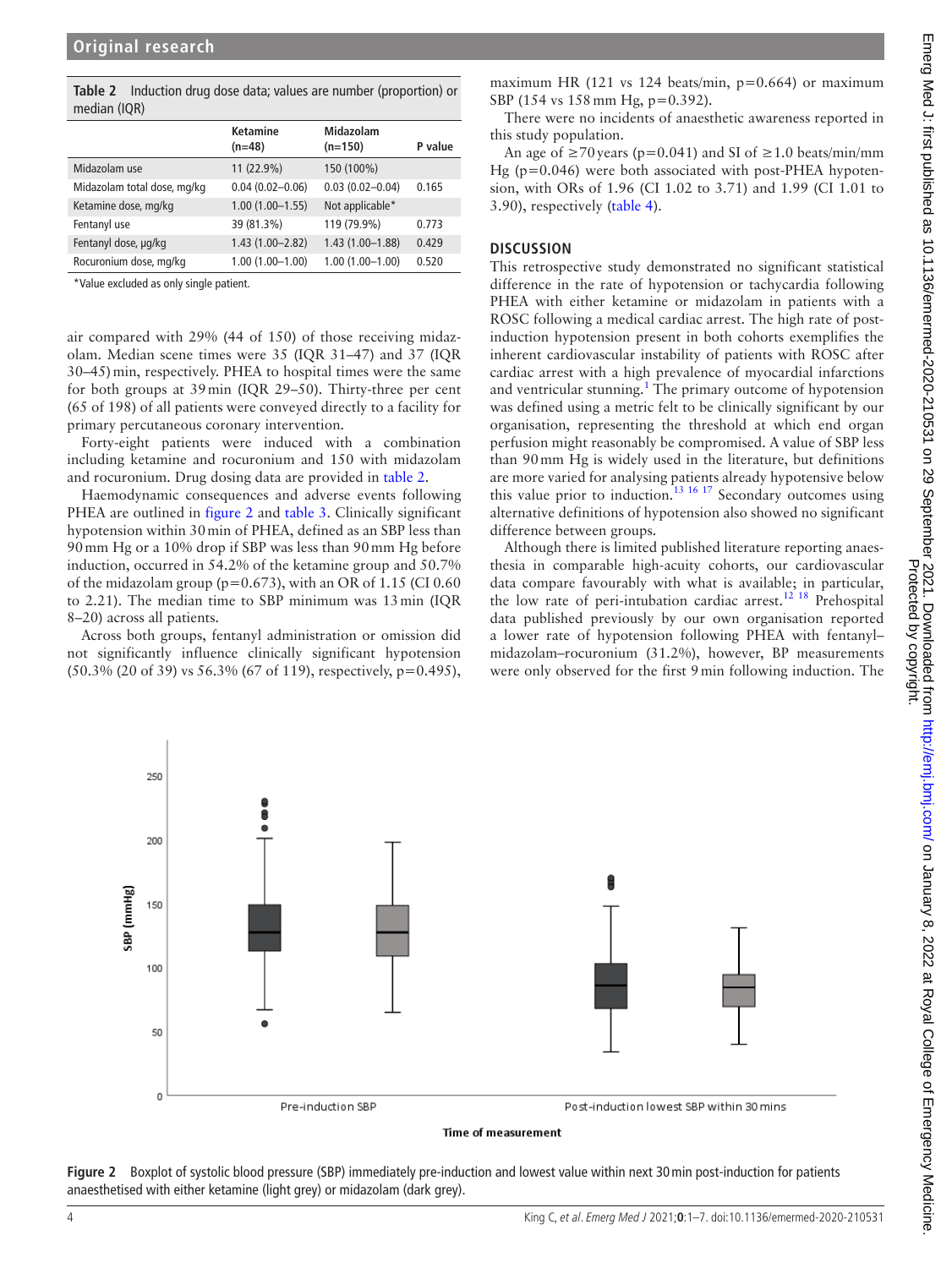<span id="page-4-0"></span>

| Haemodynamic consequences within 30 min of anaesthetic induction and adverse events; number (proportion), mean (SD) or median (IQR)<br>Table 3 |                             |                               |                          |                       |         |
|------------------------------------------------------------------------------------------------------------------------------------------------|-----------------------------|-------------------------------|--------------------------|-----------------------|---------|
|                                                                                                                                                | <b>Ketamine</b><br>$(n=48)$ | <b>Midazolam</b><br>$(n=150)$ | Difference (95% CI)      | OR (95% CI)           | P value |
| <b>BP</b>                                                                                                                                      |                             |                               |                          |                       |         |
| New SBP <90 mm Hg or a 10% drop if SBP <90 mm Hg before<br>induction                                                                           | 26 (54.2%)                  | 76 (50.7%)                    |                          | 1.15 (0.60 to 2.21)   | 0.673   |
| Minimum SBP, mm Hq                                                                                                                             | 85(21)                      | 88 (28)                       | $-2.9$ ( $-11.7$ to 5.9) |                       | 0.512   |
| Minimum SBP percentage change from pre-induction value, %                                                                                      | $-32.3(16.7)$               | $-30.2(26.0)$                 | $-2.1$ ( $-10.0$ to 5.7) |                       | 0.592   |
| Time to minimum SBP, min                                                                                                                       | $12(5-20)$                  | $13(8-20)$                    | $-1.3$ ( $-3.9$ to 1.4)  |                       | 0.285   |
| Maximum SBP, mm Hq                                                                                                                             | 153 (29)                    | 155 (31)                      | $-2.5$ ( $-12.5$ to 7.6) |                       | 0.628   |
| <b>HR</b>                                                                                                                                      |                             |                               |                          |                       |         |
| Maximum HR; beats/min                                                                                                                          | 119 (31)                    | 122 (32)                      | $-3.1$ ( $-13.6$ to 7.4) |                       | 0.523   |
| Maximum HR percentage change from pre-induction value, %                                                                                       | $+25.0(51)$                 | $+21.6(39)$                   | $3.4$ (-10.5 to 17.2)    |                       | 0.632   |
| $HR \geq 120$ beats/min                                                                                                                        | 19 (39.6%)                  | 78 (52.0%)                    |                          | $0.60$ (0.31 to 1.17) | 0.134   |
| <b>Adverse events</b>                                                                                                                          |                             |                               |                          |                       |         |
| Arrhythmias                                                                                                                                    |                             |                               |                          |                       |         |
| All                                                                                                                                            | $4(8.3\%)$                  | $10(6.7\%)$                   |                          | 1.27 (0.38 to 4.26)   | 0.695   |
| <b>SVT</b>                                                                                                                                     | $2(4.1\%)$                  | $\mathbf{0}$                  |                          |                       |         |
| AF                                                                                                                                             | $\mathbf{0}$                | $2(1.4\%)$                    |                          |                       |         |
| VT                                                                                                                                             | $\mathbf{0}$                | 4(2.7%)                       |                          |                       |         |
| VF                                                                                                                                             | $1(2.0\%)$                  | $1(0.7\%)$                    |                          |                       |         |
| Unspecified                                                                                                                                    | $1(2.0\%)$                  | $3(2.0\%)$                    |                          |                       |         |
| Cardiac arrest before hospital handover                                                                                                        | $5(10.4\%)$                 | $9(6.0\%)$                    |                          | 1.82 (0.58 to 5.73)   | 0.299   |
| Resuscitation fluids administered                                                                                                              | 17 (36.2%)                  | 57 (38.0%)                    |                          | $0.89$ (0.45 to 1.76) | 0.748   |
| Epinephrine administered                                                                                                                       | $9(18.8\%)$                 | 27 (18.0%)                    |                          | 1.05 (0.46 to 2.42)   | 0.907   |

AF, atrial fibrillation; SBP, systolic BP; SVT, supraventricular tachycardia; VF, ventricular fibrillation; VT, ventricular tachycardia.

cumulative incidence of hypotension increased significantly over time, and within 3, 6 and 9min was 6.2%, 15.6% and  $31.2\%$ , respectively.<sup>[13](#page-6-0)</sup> Increasingly, the authors feel that studies reporting only early hypotension miss a significant number of patients in the 10–30min window where the sympathetic simulation of laryngoscopy and packaging for transfer have abated. We demonstrate in this study a median time of 13min to the lowest post-induction SBP.

Given the significant rate of hypotension observed, the authors were keen to identify variables that were related to postinduction hypotension to better guide clinical teams and inform future iterations of the local SOP. Age  $\geq$  70 years (OR 1.96, CI 1.02 to 3.71) and SI ≥1.0 beats/min/mm Hg (1.99, CI 1.01 to 3.91) were both significantly associated with post-induction hypotension.

Ketamine does not appear to display the relative cardiovascular stability hypothesised and expected. This may be because there truly is little haemodynamic difference between these two agents at the relatively low doses administered in this study. Alternatively, the reduced systemic vascular resistance from

<span id="page-4-1"></span>

| Patient variables (both groups combined) and rates of post-<br>Table 4<br>PHEA hypotension; number (proportion) |            |                                 |                     |         |  |
|-----------------------------------------------------------------------------------------------------------------|------------|---------------------------------|---------------------|---------|--|
|                                                                                                                 |            | <b>Post-PHEA</b><br>hypotension | OR (95% CI)         | P value |  |
| Age, years                                                                                                      | $\geq 70$  | 34/54 (63.0%)                   | 1.95 (1.03 to 3.71) | 0.041   |  |
|                                                                                                                 | < 70       | 67/144 (46.5%)                  |                     |         |  |
| Duration of                                                                                                     | >30        | 22/46 (47.8%)                   | 0.97 (0.50 to 1.87) | 0.921   |  |
| low flow, min                                                                                                   | <30        | 73/150 (48.7%)                  |                     |         |  |
| Shock index.                                                                                                    | $\geq 1.0$ | 30/47 (61.7%)                   | 1.99 (1.01 to 3.90) | 0.046   |  |

PHEA, prehospital emergency anaesthesia.

beats/min/ mm Hg

King C, et al. Emerg Med J 2021;**0**:1–7. doi:10.1136/emermed-2020-210531 5

<1.0 71/151 (47.7%)

induction agents may not be the predominating cause for hypotension in this patient cohort. The transition to positive pressure ventilation, adversely influencing preload, afterload and ventricular compliance, may have a greater influence on haemodynamic stability and cardiac output.

Fentanyl use was similar in both groups [\(table](#page-3-0) 2). Its omission was not predictive of post-induction hypotension or hypertension though this is likely explained by concurrent adjustment of hypnotic dosing. The speed of drug onset for the midazolam group did not appear to have had any impact on intubating conditions as there were no statistically significant differences observed in first pass success rates. Percentage change in maximum HR and SBP within 30min of induction compared with pre-induction was also similar between groups further reinforcing this observed assumption. Within these undifferentiated medical cardiac arrests, a significant proportion was likely caused by neurological events. These patients in particular would benefit from avoiding sudden elevations in intracranial pressure.

Resuscitation fluids and titrated epinephrine boluses were used infrequently during this study, 37.4% (74 of 198) and 18.2% (36 of 198), respectively, despite the high incidence of hypotensive episodes. Concerns over increased myocardial oxygen demand, dysrhythmias and a consistent association with increased mortality in a variety of acute cardiomyopathies may explain the reluctance to use such β−1 adrenoreceptor agonists.<sup>19</sup> The combination of a busy prehospital environment, relatively short transfer times and the prioritisation of timely transfer for evidence-based percutaneous coronary intervention has limited the use of central lines, syringe drivers and more novel inotropes.<sup>[20](#page-6-3)</sup> Since this study, the  $\alpha_1$ -adrenoreceptor agonist metaraminol has been introduced to our service as an additional pharmacological agent. Greater emphasis is placed on augmentation of BP post-induction, particularly in elderly patients or those with an elevated SI. Given the low pre-induction GCS of many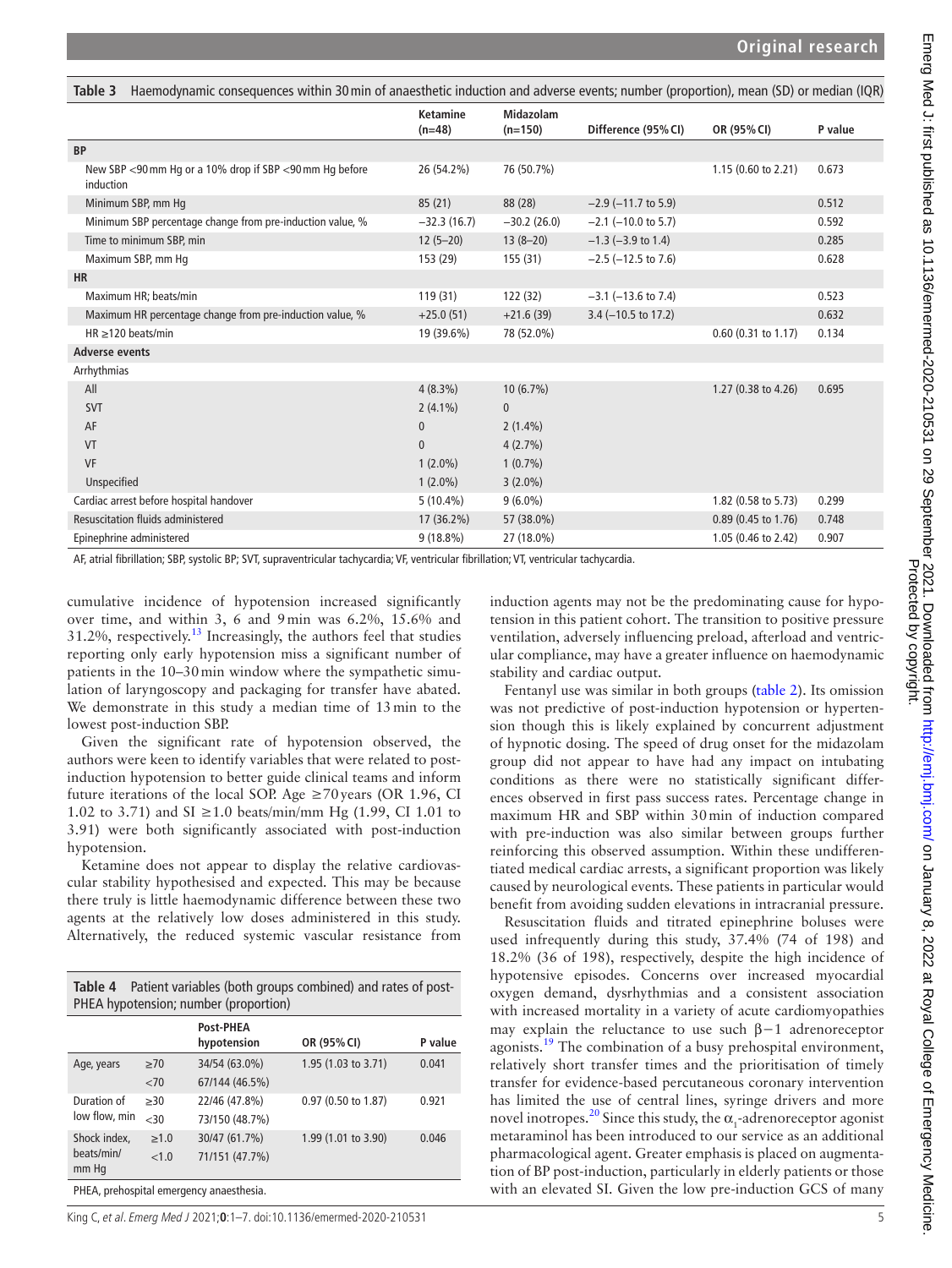patients, there may be a case for omission of hypnotic entirely. However, rocuronium-only inductions and their haemodynamic consequences were not included in this study.

A fundamental limitation of this study is its retrospective nature and its lack of randomisation as to the induction drug regime. A number of patients were excluded due to incomplete haemodynamic data. This was often a consequence of the patient being transferred from ambulance service to HEMS team clinical monitoring equipment. Data from the former were not always entered into the HEMS database.

The post-induction haemodynamic instability of these medical post-cardiac arrest patients is clearly demonstrated. However, clinical team discretion regarding the induction drug and its dosing, even within an SOP, introduces considerable potential for bias, despite similar baseline characteristics and physiology between groups. Dosing was dictated by patient pathophysiology, convenience of administration and adjustment in obesity. Patient weights were estimated, a well-recognised source of error. Drug dosing regimes for ketamine could not reliably be delineated into 3:2:1 or 1:1:1 for further analysis as there were multiple dose permutations within these ranges.

It was not possible to eliminate the impact of pre-PHEA sedation, since doses were invariably administered shortly before induction and contributed to the onset of anaesthesia. A cumulative drug dose was therefore used in the analysis. The interval between sedation and PHEA is typically of the order of minutes but this will have been variable and may have had a confounding effect.

Doses of midazolam were more conservative than might be expected. In the midazolam group, the cumulative median midazolam dose administered was 0.03mg/kg (IQR 0.02–0.04). However,midazolam was also used in 22.9% (11 of 48) of patients induced with ketamine at a median dose of 0.04mg/kg (IQR 0.02–0.06). High rates of pretreatment with midazolam in the ketamine group may have obtunded the sympathetic response of ketamine and could potentially be a confounding factor for the lack of overall sympathetic stimulation response seen in the ketamine PHEA group. In a subgroup analysis, when patients in the ketamine group who received midazolam pre-PHEA sedation were excluded, there remained no significant difference in the primary outcome  $(p=0.51)$ . The same was true in the midazolam PHEA group where only one patient received ketamine sedation prior to induction.

In contrast, drug doses for maintenance of anaesthesia were deliberately excluded. The service uses a wide variety of drugs for ongoing anaesthesia and analgesia and it was not possible to compare equivalent sedation doses between different drug classes due to population study size. Maintenance doses are not typically administered until haemodynamic stability has been achieved so their impact was felt to be modest.

In the absence of any randomised controlled trial data, however, this study supports maintaining a position of equipoise between these two induction agents. This is important. Ketamine is the default induction agent for most PHEA, particularly in trauma. Team familiarity with its pharmacodynamics and dosing is an important safety consideration. This study does not suggest a signal for inferiority or harm for ketamine in this patient cohort and supports its continued use.

## **CONCLUSION**

PHEA delivered by a physician-paramedic team in patients with ROSC following a medical cardiac arrest is associated with potentially significant cardiovascular derangements when measured up to 30min after induction of anaesthesia. There was no demonstrable difference in post-induction hypotension

between ketamine-based or midazolam-based PHEA. Choice of induction agent alone is insufficient to mitigate haemodynamic disturbance. Attention should be directed to alternative strategies such as fluid resuscitation and inotropes.

**Acknowledgements** The authors are grateful for the charitable contributions from the people of Essex & Hertfordshire without which this clinical service could not be provided.

**Contributors** CKing—methodology, formal analysis, writing (original draft) and study submission. AL—methodology and writing (review and editing). CKeeliher—methodology and validation. SM—formal analysis and visualisation. JS—investigation. HK-C—investigation. PS—conceptualisation, formal analysis, writing (review and editing) and supervision.

**Funding** The authors have not declared a specific grant for this research from any funding agency in the public, commercial or not-for-profit sectors.

**Competing interests** None declared.

**Patient and public involvement** Patients and/or the public were involved in the design, or conduct, or reporting, or dissemination plans of this research. Refer to the Methods section for further details.

**Patient consent for publication** Not required.

**Ethics approval** Local Research Ethics Committee approval was obtained from Anglia Ruskin University, East Anglia, meeting the National Institute of Health Research criteria for a service evaluation project (ref AHSREP-19-079). Permission for publication was obtained from the Caldicott guardian.

**Provenance and peer review** Not commissioned; externally peer reviewed.

**Data availability statement** Data are available upon reasonable request. Data are available on reasonable request from the corresponding author or from our patient liaison managers.

#### **ORCID iD**

Christopher King<http://orcid.org/0000-0002-2127-0902>

## **REFERENCES**

- <span id="page-5-0"></span>1 Neumar RW, Nolan JP, Adrie C, et al. Post-cardiac arrest syndrome: epidemiology, pathophysiology, treatment, and prognostication. a consensus statement from the International liaison committee on resuscitation (American heart association, Australian and New Zealand Council on resuscitation, European resuscitation Council, heart and stroke foundation of Canada, InterAmerican heart Foundation, resuscitation Council of Asia, and the resuscitation council of southern Africa); the American heart association emergency cardiovascular care committee; the council on cardiovascular surgery and anesthesia; the council on cardiopulmonary, perioperative, and critical care; the council on clinical cardiology; and the stroke council. [Circulation](http://dx.doi.org/10.1161/CIRCULATIONAHA.108.190652) 2008;118:2452–83.
- <span id="page-5-1"></span>2 Heffner AC, Swords D, Kline JA, et al. The frequency and significance of postintubation hypotension during emergency airway management. [J Crit Care](http://dx.doi.org/10.1016/j.jcrc.2011.08.011) 2012;27:e9-13:417. e9–417.e13.
- 3 Trzeciak S, Jones AE, Kilgannon JH, et al. Significance of arterial hypotension after resuscitation from cardiac arrest. [Crit Care Med](http://dx.doi.org/10.1097/CCM.0b013e3181b01d8c) 2009;37:2895–903.
- <span id="page-5-2"></span>4 Gelissen HP, Epema AH, Henning RH, et al. Inotropic effects of propofol, thiopental, midazolam, etomidate, and ketamine on isolated human atrial muscle. [Anesthesiology](http://dx.doi.org/10.1097/00000542-199602000-00019) 1996;84:397–403.
- <span id="page-5-3"></span>5 Medicines.org.uk. Ketalar 10 mg/ml injection - summary of product characteristics (SmPC) - (emc), 2020. Available: [https://www.medicines.org.uk/emc/product/2231/](https://www.medicines.org.uk/emc/product/2231/smpc) [smpc](https://www.medicines.org.uk/emc/product/2231/smpc) [Accessed 06 Aug 2020].
- <span id="page-5-4"></span>6 White PF. Comparative evaluation of intravenous agents for rapid sequence induction- -thiopental, ketamine, and midazolam. [Anesthesiology](http://dx.doi.org/10.1097/00000542-198210000-00005) 1982;57:279-84.
- 7 Waxman K, Shoemaker WC, Lippmann M. Cardiovascular effects of anesthetic induction with ketamine. [Anesth Analg](http://dx.doi.org/10.1213/00000539-198005000-00007) 1980;59:355???358-8.
- <span id="page-5-5"></span>8 Miller M, Kruit N, Heldreich C, et al. hemodynamic response after rapid sequence induction with ketamine in out-of-hospital patients at risk of shock as defined by the shock index. [Ann Emerg Med](http://dx.doi.org/10.1016/j.annemergmed.2016.03.041) 2016;68:181-8.
- <span id="page-5-6"></span>9 Egan TD, Kuramkote S, Gong G, et al. Fentanyl pharmacokinetics in hemorrhagic shock: a porcine model. [Anesthesiology](http://dx.doi.org/10.1097/00000542-199907000-00024) 1999;91:156-66.
- <span id="page-5-7"></span>10 Greenblatt DJ, von Moltke LL, Ehrenberg BL, et al. Kinetics and dynamics of lorazepam during and after continuous intravenous infusion. [Crit Care Med](http://dx.doi.org/10.1097/00003246-200008000-00011) 2000;28:2750-7.
- <span id="page-5-8"></span>11 Ishimaru T, Goto T, Takahashi J, et al. Association of ketamine use with lower risks of post-intubation hypotension in hemodynamically-unstable patients in the emergency department. [Sci Rep](http://dx.doi.org/10.1038/s41598-019-53360-6) 2019;9:17230.
- <span id="page-5-9"></span>12 Zuin M, Rigatelli G, Dell'Avvocata F, et al. Ketamine and midazolam differently impact post-intubation hemodynamic profile when used as induction agents during emergency airway management in hemodynamically stable patients with ST elevation myocardial infarction. [Heart Vessels](http://dx.doi.org/10.1007/s00380-017-1049-5) 2018;33:213–25.